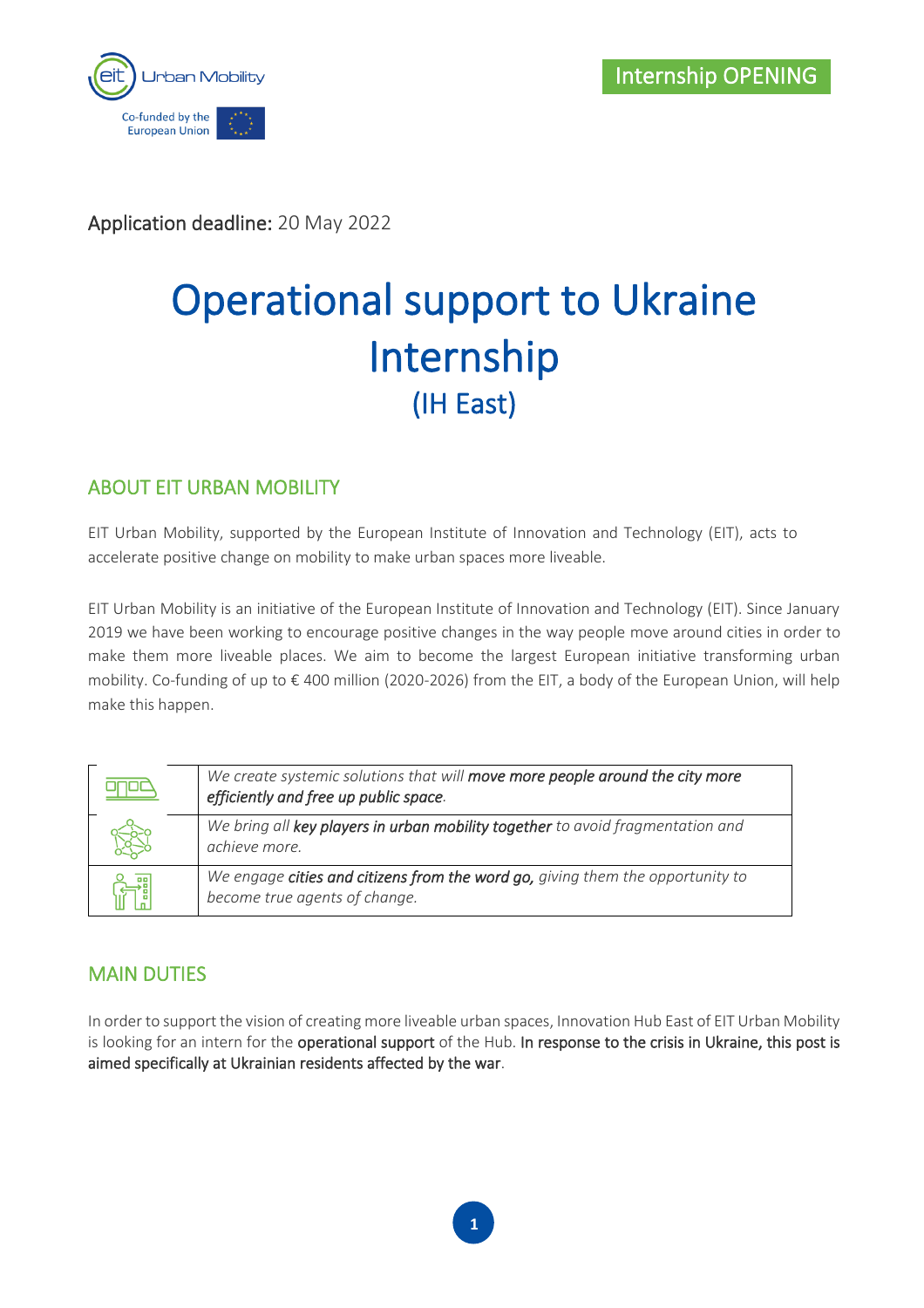

The intern will be based in our office in Prague, s/he will work under the guidance of the Innovation Hub East Director, on:

#### City Engagement

- **E** Support with Innovation Hub East operations with focus on Ukrainian stakeholders
- Communication and engagement of Ukrainian start-ups in the mobility sectors
- Communication & engagement of Ukrainian stakeholders industry players, universities and cities
- Assisting with organising interactions such as workshops, calls and webinars to collaborate
- Assisting on various ad Hoc administration and research tasks

## KEY SKILLS AND EXPERIENCE

- Excellent written and spoken communication skills
- Keen interest and some understanding of the urban mobility sector
- **EXTERGHTM** Interest in finding new ways on how to make people passionate about the future of their cities
- Organized and structured, pro-active and hands-on.
- **A** positive and 'can-do' mindset.

## **ELIGIBILITY**

#### General Conditions:

By the closing date of this call candidates must:

- be a national of an EU Member State or have a working permit valid to work in Prague;
- enjoy their full rights as citizens;
- meet the character requirements for the duties involved.

#### Education:

- Bachelors' degree in business, international relations or a related field.
- Advanced level in English (minimum C1 level): oral and written communication skills. Czech or other European languages is a plus.